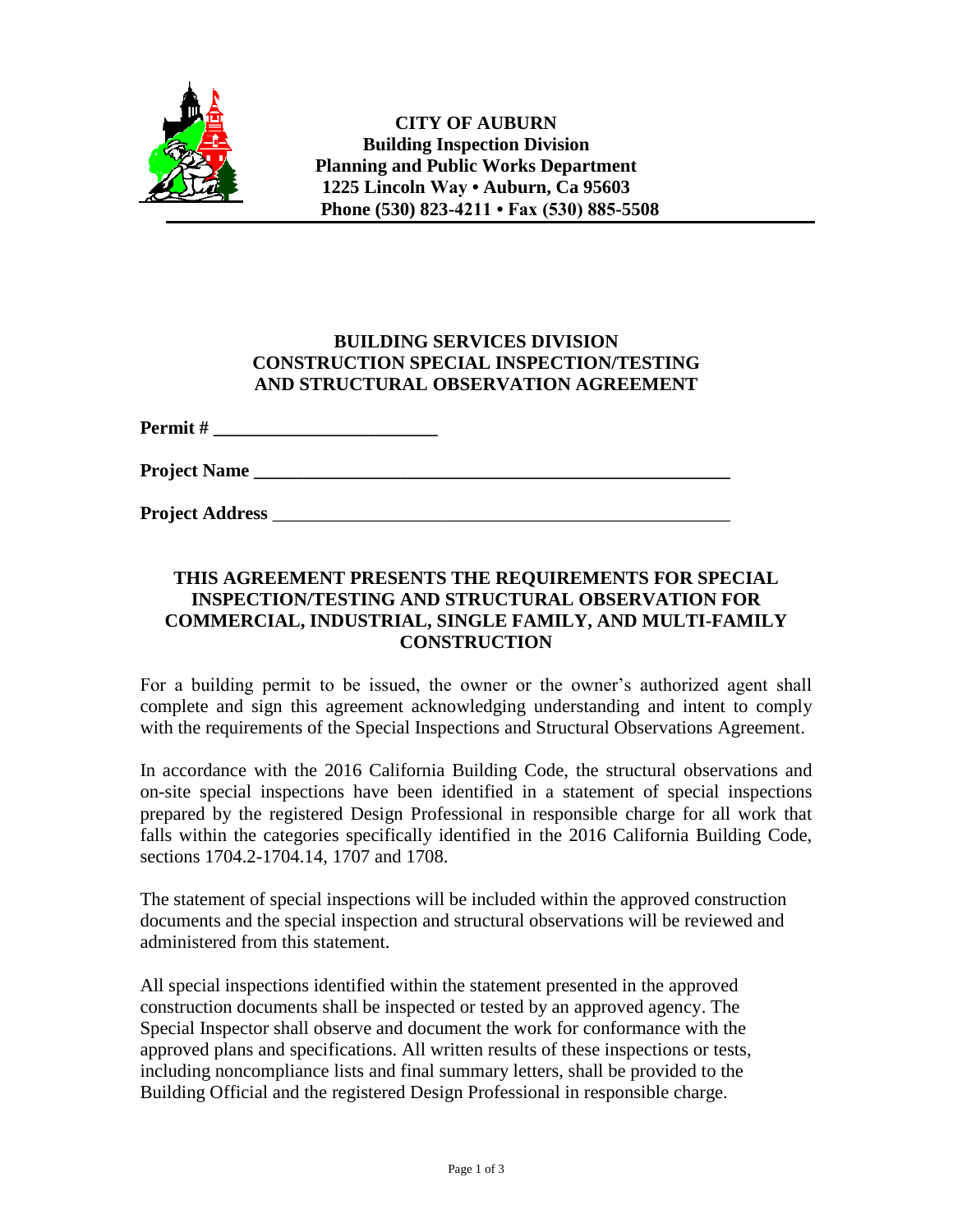**Special inspections are in addition to and do not replace inspections required to be performed by City of Auburn Building Inspectors. Before proceeding with the project, City of Auburn Building Inspectors must approve all work after a report by the Special Inspector has been provided.** Example: Prior to placing concrete in a footing/foundation, approval by BOTH the Special Inspector and City of Auburn Building Inspector must be obtained.

The final special inspection and structural observation reports shall be submitted to the Building Official a **minimum of two days prior to requesting a final inspection**. A final inspection request will not be granted until the final special inspection and structural observation reports have been deemed acceptable by the Building Official.

SPECIAL INSPECTION AND TESTING (To be completed by Design Professional) The following inspections have been indicated within the statement of special inspections prepared by the Design Professional in responsible charge:

| $\Box$ Inspection of Fabricators (CBC 1704.2)   | Pier Foundations (CBC 1704.9)                             |
|-------------------------------------------------|-----------------------------------------------------------|
| Steel Construction/Welding/Bolting (CBC 1704.3) | $\Box$ Sprayed Fire-Resistant Materials (CBC 1704.10)     |
| Concrete Construction (CBC 1704.4)              | Mastic & Intumescent Fire-Resistant Coating (CBC 1704.11) |
| Masonry Construction (CBC 1704.5)               | Exterior Insulating and Finish Systems (CBC 1704.12)      |
| Wood Construction (CBC 1704.6)                  | Smoke Control (CBC 1704.14)                               |
| $\Box$ Soils (CBC 1704.7)                       | $\Box$ Pile Foundations (CBC 1704.8)                      |
| $\Box$ Special Case (CBC 1704.13) $\Box$        |                                                           |
|                                                 |                                                           |

## STRUCTURAL OBSERVATION (To be completed by Design Professional) Per Structural Observation Program noted on the Structural Drawings Indicate stages at which structural observation is to occur:

NAMES OF PARTIES INVOLVED (To be completed by applicant) Please complete the following information by listing the general contractor responsible for construction and the Design Professionals involved in the project. **This information is provided for identification only, signatures are not required.** 

 $\overline{\phantom{a}}$  ,  $\overline{\phantom{a}}$  ,  $\overline{\phantom{a}}$  ,  $\overline{\phantom{a}}$  ,  $\overline{\phantom{a}}$  ,  $\overline{\phantom{a}}$  ,  $\overline{\phantom{a}}$  ,  $\overline{\phantom{a}}$  ,  $\overline{\phantom{a}}$  ,  $\overline{\phantom{a}}$  ,  $\overline{\phantom{a}}$  ,  $\overline{\phantom{a}}$  ,  $\overline{\phantom{a}}$  ,  $\overline{\phantom{a}}$  ,  $\overline{\phantom{a}}$  ,  $\overline{\phantom{a}}$ 

Contractor: \_\_\_\_\_\_\_\_\_\_\_\_\_\_\_\_\_\_\_ Engineer of Record: \_\_\_\_\_\_\_\_\_\_\_\_\_\_\_\_\_\_\_\_\_\_\_\_\_\_

Architect of Record: Geotechnical Engineer: